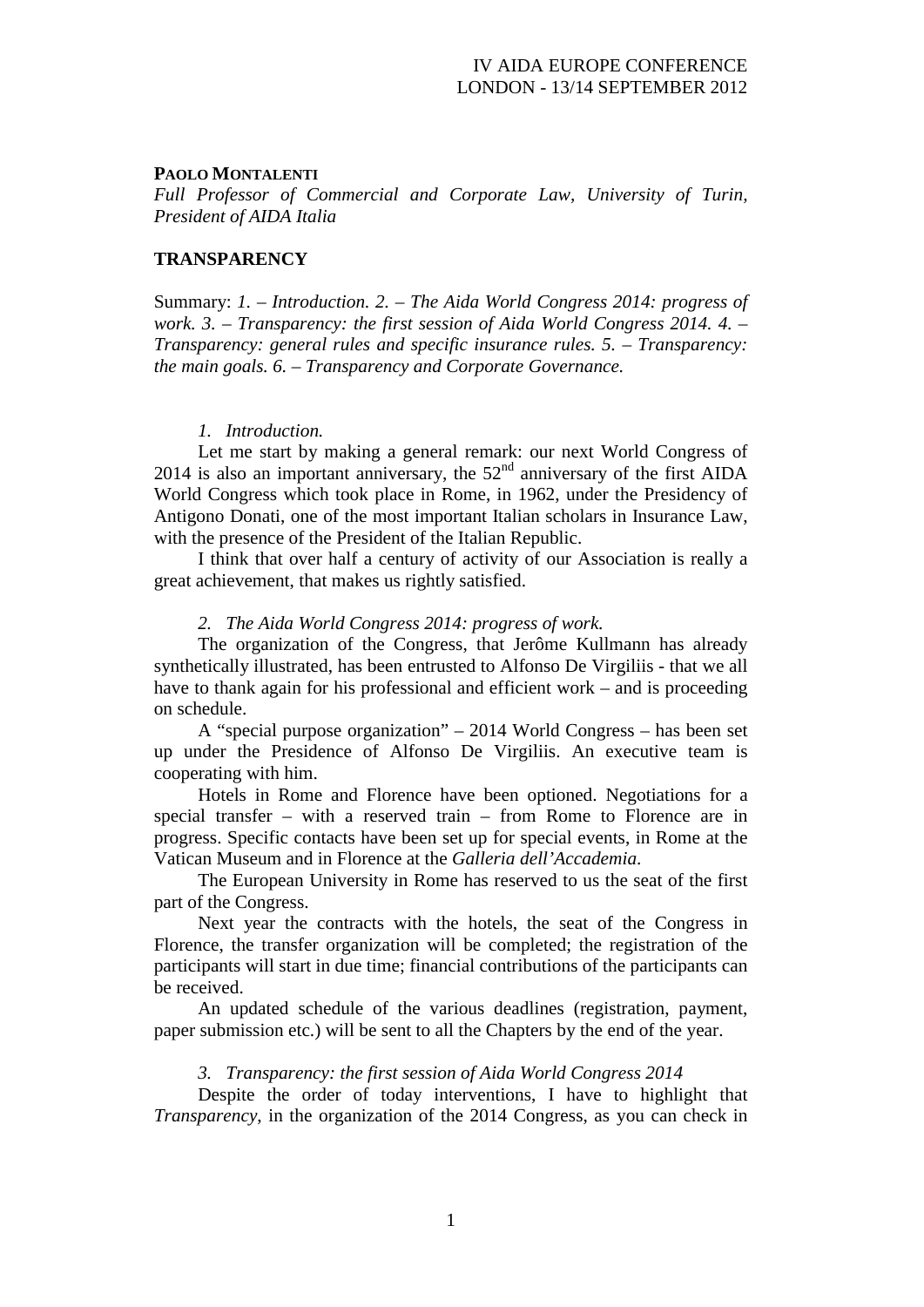the Draft Program that you have received, is the main Insurance Law topic that will be dealt with and widely discussed.

In fact *Transparency* is the subject matter of the First Plenary Session, which has been prepared in accordance with the traditional format. Every national Aida Chapter has received a detailed Questionnaire, prepared by Giovanna Volpe Putzolu (and myself), with the strong cooperation of a team of Italian Scholars, Marco Frigessi, Sara Landini, and Gianluca Romagnoli.

The Questionnaire aims at outlining a complete and analytical picture of the *policyholder protection*, in the different States, against misleading terms of insurance policies and the disclosure requirements to be met by insurers and insurance intermediaries prior to the conclusion of an insurance contract.

Reports should outline any applicable *laws* and *regulations*, and any *legal remedies* available against non-compliance, such as civil actions, financial penalties or disciplinary measures.

Particular attention should be paid to transparency rules on life insurance contracts, including a comparison with similar rules applicable to financial intermediation.

The results will be summarized by a General Report of Professor Giovanna Volpe Putzolu with the cooperation of Professors Frigessi, Landini, and Romagnoli.

First of all it is important to investigate whether *general rules on consumer protection* do apply to insurance contracts and which is their relationship with the specific protection rules for insurance contracts, if any, as experienced in the main legal systems considered in the analysis.

Another section of the Report will examine the topic of *pre-contractual information*.

## *4. Transparency: general rules and specific insurance rules*

All legal systems provide for a *bona-fide* negotiations rule, meaning the general duty to negotiate fairly, to refrain from malicious or even merely reticent behaviours and to provide the other party with any relevant information that is known – or even merely knowable with reasonable care – with a view to contract execution.

However many countries have recognized the need to introduce specific rules in order to clarify and to detail the standard of conduct required to insurance companies.

The Italian case is paradigmatic: the Supervisory Agency (ISVAP) has approved a *General Regulation on pre-contractual information* which details the general principle of the Italian Civil code – "the parties in negotiation and in the formation of the contract must act according to bona-fide principle" (art. 1337 Italian Civil code) – in an analytic system of 54 provisions.

Specific attention will be given to the different sets of rules applicable to the different *types of contracts* (life insurance contracts, liability contracts, insurance products contracts…), to the status of *insurance intermediaries*, and to *transparency and fairness* in advertising.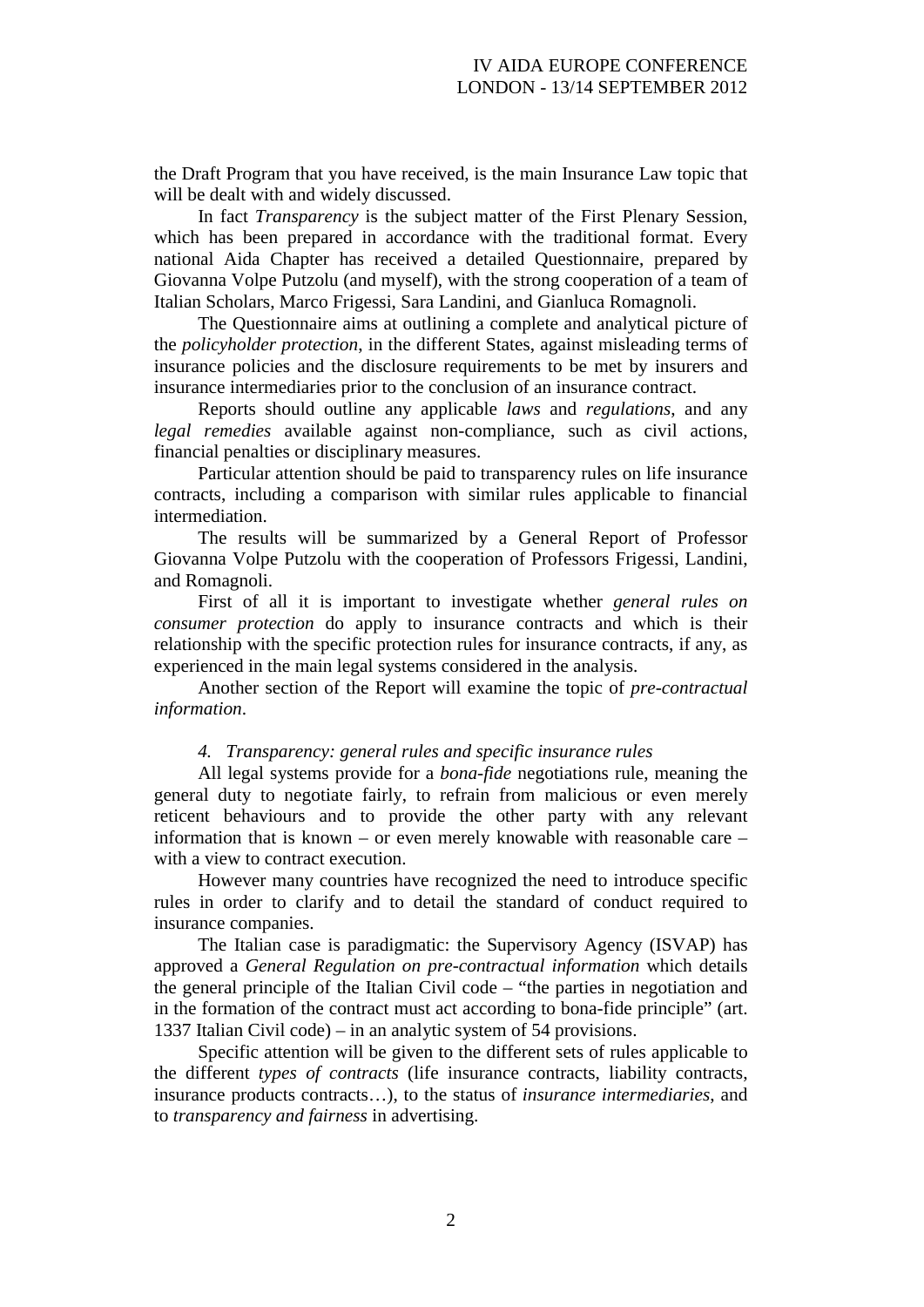Finally the question of *remedies* is crucial, in order to understand how invalidity of the contract, invalidity of individual provisions, termination of the contract and indemnification interact among each other and are in different ways combined.

Problems of *jurisdiction* are also critical and, on this point, the link with the Arbitration section is quite evident.

In the short time of my speech I can only try to briefly point out which are the main functions of Transparency in Insurance Regulation.

#### *5. Transparency: the main goals*

Insurance companies need to be more transparent in the perspective of maximizing customer value.

It can be pointed out that full disclosure is a key aspect of a correct relationship between financial intermediaries and consumers in general: in mainstream economic analysis disclosure is effective whenever there are information asymmetries .

Therefore, in the present time we can say that "transparency and duty of disclosure" are both global principles for insurance contracts.

Transparency has different meanings: the information before the conclusion of the contract and during its life; the comprehensibility of contractual provisions, as well as the possibility for the policyholder to compare different proposals; an obligation of high professional assistance. Insurance companies and intermediaries must behave with diligence, correctness and transparency towards policyholders.

Intermediaries must take into account the personal characteristics of the consumers (age, employment and family, financial and insurance position, expectations in terms of insurance coverage, duration and financial risks in case of life insurance).

Examples of plain legal language are hardly to be found in the standard provisions of the traditional insurance contract. This fact is clear to anyone who has ever tried to interpret, understand, or enforce an insurance agreement. The intrinsic complexity and technicality of insurance products make it difficult for the average consumer to understand them. Thus, intermediaries are also required to explain to the policyholder, in a clear and easy-to-understand language, the characteristics of the contract proposed analytically. Moreover, in case of financial insurance products, intermediaries must illustrate any financial risks connected to the execution of the contract. Different factors affect consumers' perception and comprehension of information about the risks related to investments. Insurance companies and intermediaries must assess their clients' profile, with specific regard to non professional clients, based on standard suitability criteria (such as their knowledge about, and experience with, financial products and their financial situation) and on their investment objectives, as appropriate.

In the different countries we find a plurality of strategies, remedies and forms of government intervention in case of lack of transparency.